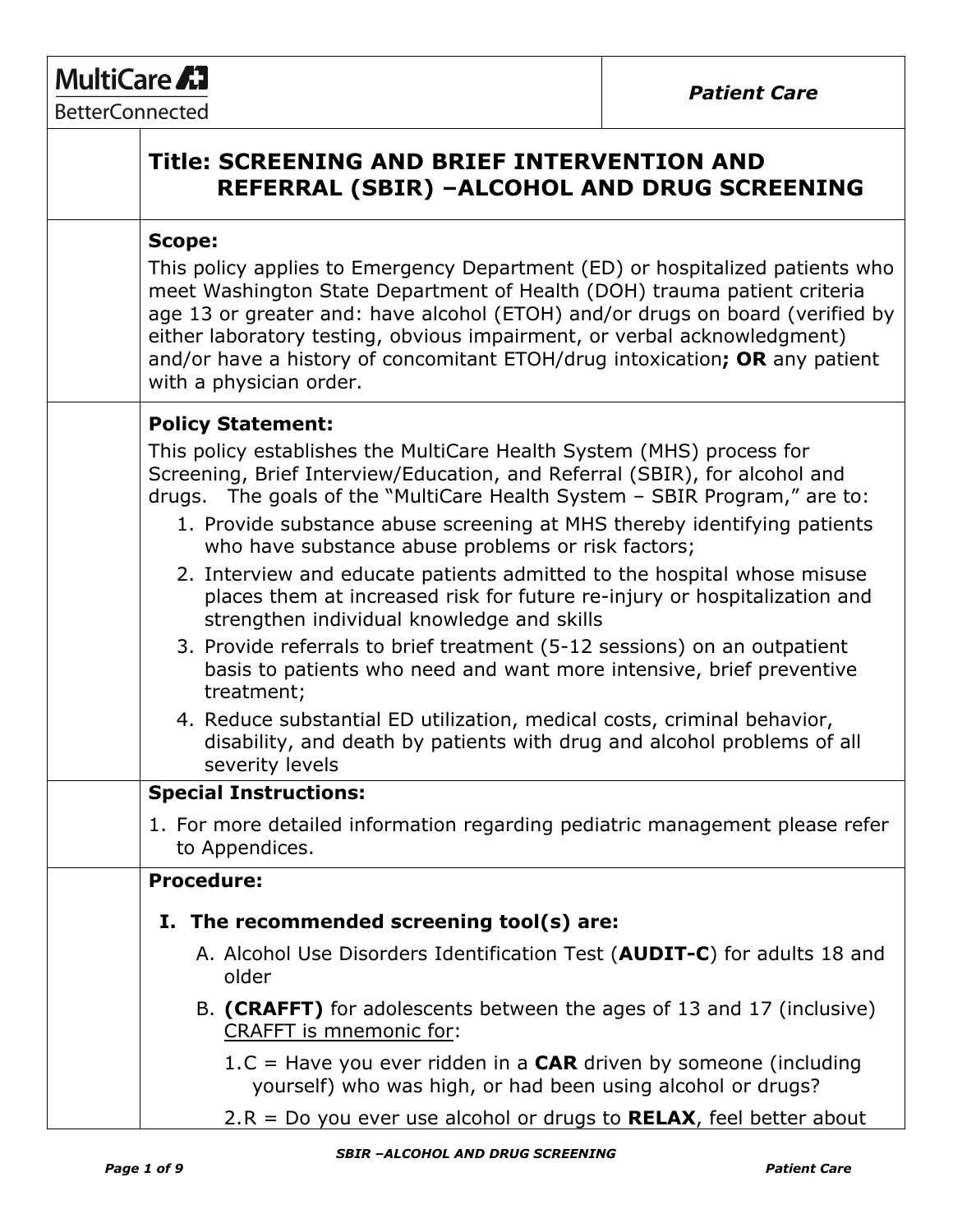yourself, or fit in?

- $3.A = Do$  you ever use alcohol or drugs when you are by yourself, **ALONE**?
- 4.F = Do you ever **FORGET** things you did while using alcohol or drugs?
- 5.F = Do you family or **FRIENDS** ever tell you that you should cut down on your drinking or drug use?
- 6.T = Have you ever gotten into **TROUBLE** while using alcohol or drugs?

# **II. Criteria and prioritization for Screening:**

- A. Emergency Department and/or hospitalized patients  $\geq 13$  years of age who are admitted with:
	- 1.Alcohol and/or drug intoxication:
		- a. Evidence of alcohol and/or drugs in blood, breath, or saliva; or
		- b. The patient reports drinking alcohol and/or using drugs in the 6 hours before admission to the ED; and
	- 2. Patients meeting the DOH Trauma Patient criteria; or
	- 3. Any patient with a Physician Order for SBIR.
- B. Patients will not be screened if they are either so physically or mentally incapacitated that they cannot be asked the basic screening questions, unless these clients can be approached once their injuries are treated and their medical condition is stabilized, such as during hospitalization.

### **III. Patients meeting criteria for screening will be screened and followed by Social Work Services (SWS) or approved delegate:**

## **IV. Key Steps:**

- A. Patients who meet inclusion criteria will be *identified by***:**
	- 1.RN or Designee (RN may delegate actions according to MHS scope of practice);
	- 2.Physician or Physician Assistant;
	- 3.Social Worker;
	- 4.Case Manager; or
	- 5.Screening hospital census by SWS
- B. **Referral** for Social Work Services may be initiated, according to inclusion criteria, by:
	- 1.RN or Designee (RN may delegate actions according to MHS scope of practice).
	- 2.Physician or Physician Assistant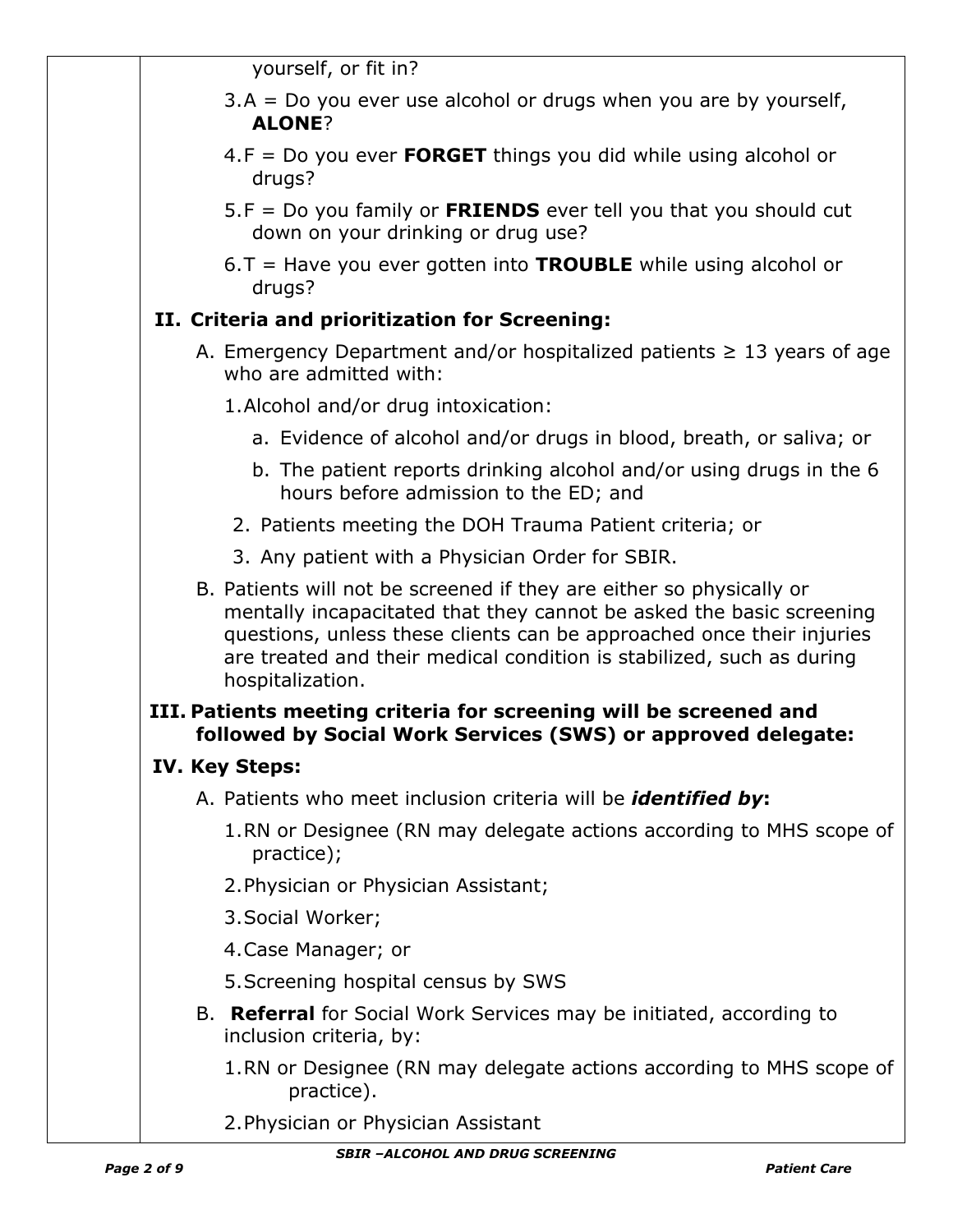3.Case Manager

- C. SWS will *provide face to face substance abuse screening* thereby identifying patients who have substance abuse problems or risk factors, in:
	- 1. The Emergency Department; or
	- 2. Inpatient hospital units.
- D. Completed **documentation** will be recorded on the screening tools and filed in the patient's medical record.
	- 1. A **positive screen** is one of the following:
		- a. Positive urine and/or blood results for alcohol and/or drugs
			- o Note: Laboratory testing for ETOH/illicit drugs is not required unless the Trauma Service/Trauma Team requires this information to guide clinical care
		- b. AUDIT: score  $\geq 3$  for women or  $\geq 4$  for men indicates a positive alcohol prescreen. A score of 8+ on the AUDIT generally indicates at-risk, harmful, or hazardous drinking.
		- c. CRAFFT: Yes answers on two (2) or more questions indicates a positive screen.
- E. SWS will deliver *brief interview/education* (see definition) to patients admitted to the hospital whose misuse places them at increased risk for future re-injury or hospitalization and strengthen individual knowledge and skills.
- F. SWS will provide *referrals* to brief therapy/treatment (5-12 sessions) on an outpatient basis to certified youth chemical dependency treatment organizations for those patients who need and want more intensive, brief preventive treatment.
- G. SWS will arrange *Treatment* (see definition) as needed.

## **V. Definitions:**

## **Screening, Brief Interview/Education, and Referral to Treatment**.

- 1.**Screening** is defined as a procedure to recognize individuals with a disorder before obvious manifestations of the disorder have occurred. Thus, the goal of screening is early recognition, while intervention or treatments are most effective, and before serious and sometimes irreversible consequences have occurred. Screening is well accepted for many health care problems, such as cancer and depression, and screening for substance use disorders is recommended by the U.S. Preventive Services Task Force and several other expert
	- 2.**Brief Interview/Education** are those practices that aim to investigate a potential problem and motivate an individual to begin to do something about his substance abuse, either by natural,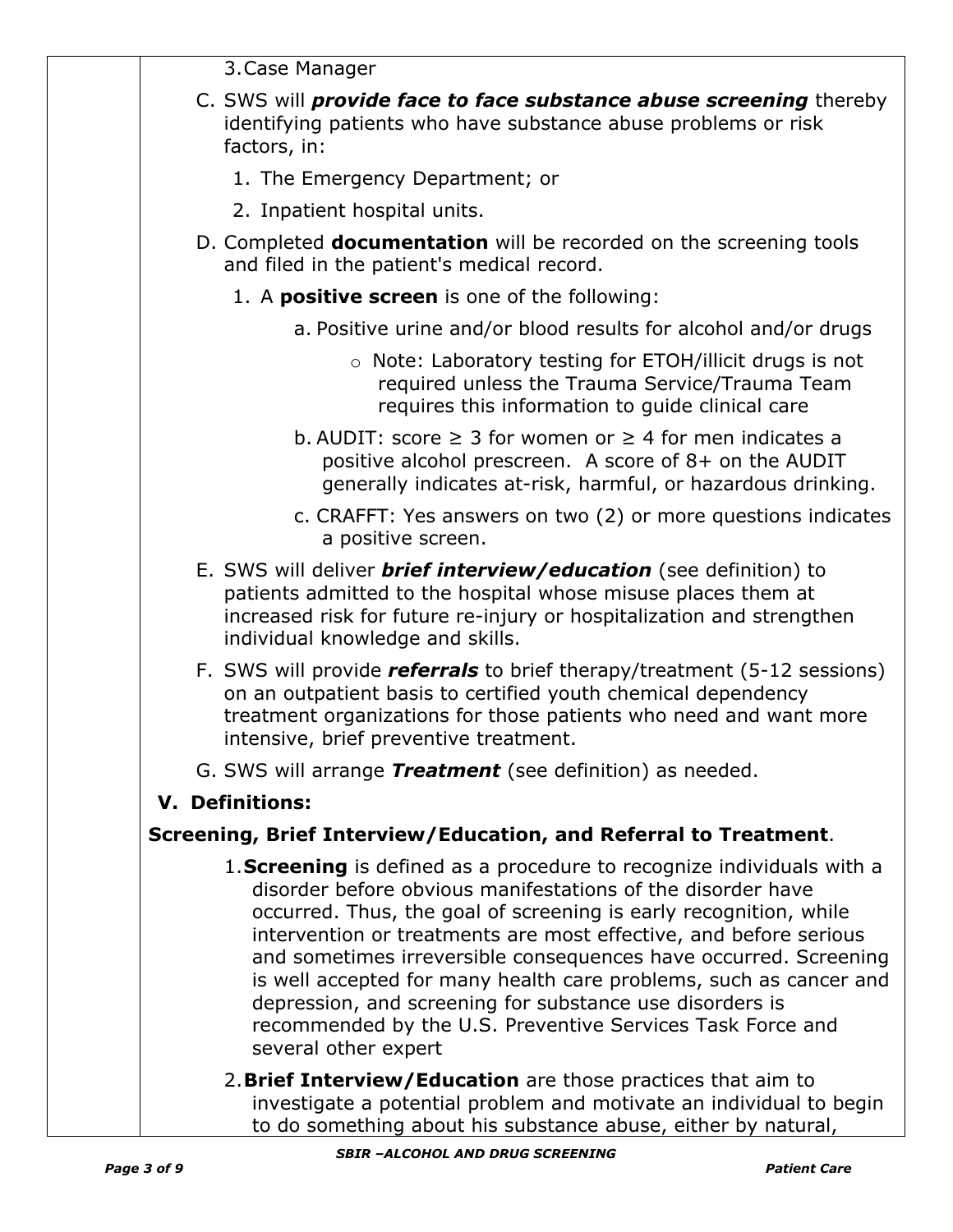| client-directed means or by seeking additional substance abuse<br>treatment:                                                                                                                                                                                                                                                                                                                                                                                                      |
|-----------------------------------------------------------------------------------------------------------------------------------------------------------------------------------------------------------------------------------------------------------------------------------------------------------------------------------------------------------------------------------------------------------------------------------------------------------------------------------|
| a. The basic goal of any brief interview/education is to reduce the<br>risk of harm that could result from continued use of substances.<br>The specific goal for each individual client is determined by his<br>consumption pattern, the consequences of his use, and the<br>setting in which the brief interview/education is delivered.                                                                                                                                         |
| 3. Referrals of chemically dependent people from the generalist<br>medical setting to specialist chemical dependency treatment<br>agencies.                                                                                                                                                                                                                                                                                                                                       |
| a. The goal is to improve the links between the medical and<br>chemical dependency treatment communities so that providing<br>screenings and interventions for substance use disorders can be<br>sustained over time.                                                                                                                                                                                                                                                             |
| 4. Treatment is a systematic, focused process that relies on<br>assessment, client engagement, and rapid implementation of<br>change strategies. The brief treatment presented in this protocol<br>should be seen as separate modalities of treatment, not episodic<br>forms of long-term therapy.                                                                                                                                                                                |
| a. Treatment usually feature more (as well as longer) sessions than<br>brief interventions. The duration of brief therapies is reported to<br>be anywhere from 1 to 40 sessions, with the typical therapy<br>lasting between 6 and 20 sessions.                                                                                                                                                                                                                                   |
| b. Treatment also differs from brief interventions in that their goal<br>is to provide clients with tools to change basic attitudes and<br>handle a variety of underlying problems. Brief therapy differs<br>from longer term therapy in that it focuses more on the present,<br>downplays psychic causality, emphasizes the effective use of<br>therapeutic tools in a shorter time, and focuses on a specific<br>behavioral change rather than large-scale or pervasive change. |
| <b>Related Forms:</b>                                                                                                                                                                                                                                                                                                                                                                                                                                                             |
| MHS Form #88-2598-2, "CRAFFT Adolescent Screening Tool."                                                                                                                                                                                                                                                                                                                                                                                                                          |
| MHS Form # 87-5700-0, "Conditions for Treatment."                                                                                                                                                                                                                                                                                                                                                                                                                                 |
| <b>Attachments:</b>                                                                                                                                                                                                                                                                                                                                                                                                                                                               |
| Appendix A: Pediatric Special Instructions Regarding Consent and<br>Documentation                                                                                                                                                                                                                                                                                                                                                                                                 |
| Appendix B. CRAFFT Tool                                                                                                                                                                                                                                                                                                                                                                                                                                                           |
| Appendix C: AUDIT Tool                                                                                                                                                                                                                                                                                                                                                                                                                                                            |
| <b>References:</b>                                                                                                                                                                                                                                                                                                                                                                                                                                                                |
| Babor, T., 2005. Screening and interventions for alcohol and drug problems in                                                                                                                                                                                                                                                                                                                                                                                                     |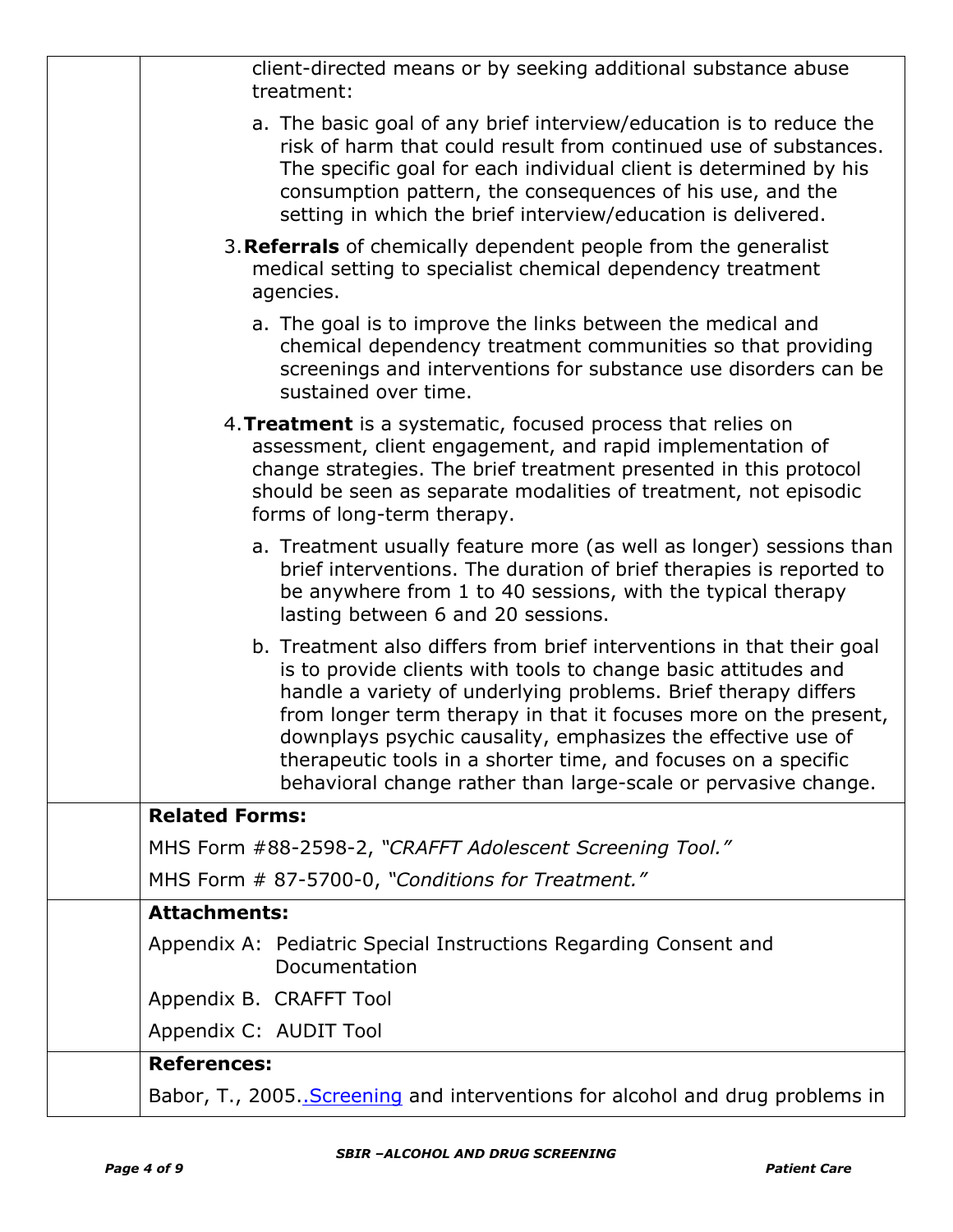|                                                          | medical settings: What works? The Journal of Trauma, Vol. 59, September         |
|----------------------------------------------------------|---------------------------------------------------------------------------------|
| 2005, p. 80-87.                                          |                                                                                 |
|                                                          | Babor et. Al., AUDIT guidelines for primary care. Retrieved, August 24, 2010.   |
|                                                          | http://whqlibdoc.who.int/hq/2001/WHO_MSD_MSB_01.6a.pdf                          |
|                                                          | Gentilello et al., 1999. Alcohol interventions in a trauma center as a means of |
|                                                          | reducing the risk of injury recurrence. Annals of Surgery. Volume 230(4).       |
| October, p.473.                                          |                                                                                 |
|                                                          | Guttmacher Institute State Policies in Brief: An overview of minors' consent    |
| law. Retrieved August 24, 2010                           |                                                                                 |
|                                                          | http://www.guttmacher.org/statecenter/spibs/spib_OMCL.pdf                       |
|                                                          | Hawkins, David J. & Catalano, Richard F. 2002. Guiding good choices             |
|                                                          | program from Channing Bete Company, University of Washington                    |
|                                                          | Johnson, Robert W. 2003. Busy docs now have tool to screen teens for            |
|                                                          | substance abuse. http://www.rwjf.org/reports/grr/036126.htm?gsa=1               |
|                                                          | Knight et al., 2002, Accurate new screening tool helps physicians successfully  |
|                                                          | identify adolescents at risk. Arch Pediatr Adolesc Med. Vol 156;                |
|                                                          | Kulig & Committee on Substance Abuse, Pediatrics 2005; 115; 816-821             |
| Millstien & Marcell. 2003. Pediatrics, 111:1             |                                                                                 |
|                                                          | Oesteria, S. et al., 2004. Adolescent heavy episodic drinking trajectories and  |
| health in young adulthood. J Stud Alcohol, 65(2):204-12) |                                                                                 |
|                                                          | RCW 70.96A.095 Age of consent - Outpatient treatment of minors for              |
| chemical dependency                                      |                                                                                 |
| Schermer et al., 2006                                    |                                                                                 |
|                                                          | Point of Contact: Trauma Educator/Outreach Coordinator 403-8667                 |
| <b>Approval By:</b>                                      | <b>Date of Approval:</b>                                                        |
| <b>MMC Approvals:</b><br>MHS Policy and Procedure        | <i><b>11/10</b></i>                                                             |
| <b>PILOT</b>                                             | <i><b>11/10</b></i>                                                             |
| <b>MGSH Approvals:</b>                                   |                                                                                 |
| <b>Clinical Operations Council</b>                       | <i><b>11/10</b></i>                                                             |

| Clinical Operations Council     | 11/10        |
|---------------------------------|--------------|
| <b>Policy Council</b>           | 11/10        |
| QIC                             | 11/10        |
| Original Date:                  | <i>11/10</i> |
| <b>Revision Dates:</b>          |              |
| Reviewed with no Changes Dates: |              |
|                                 |              |

Distribution: MHS Intranet

*\*Upon approval the MHS Policy: " CRAFFT Adolescent Alcohol and Drug Screening" will be retired*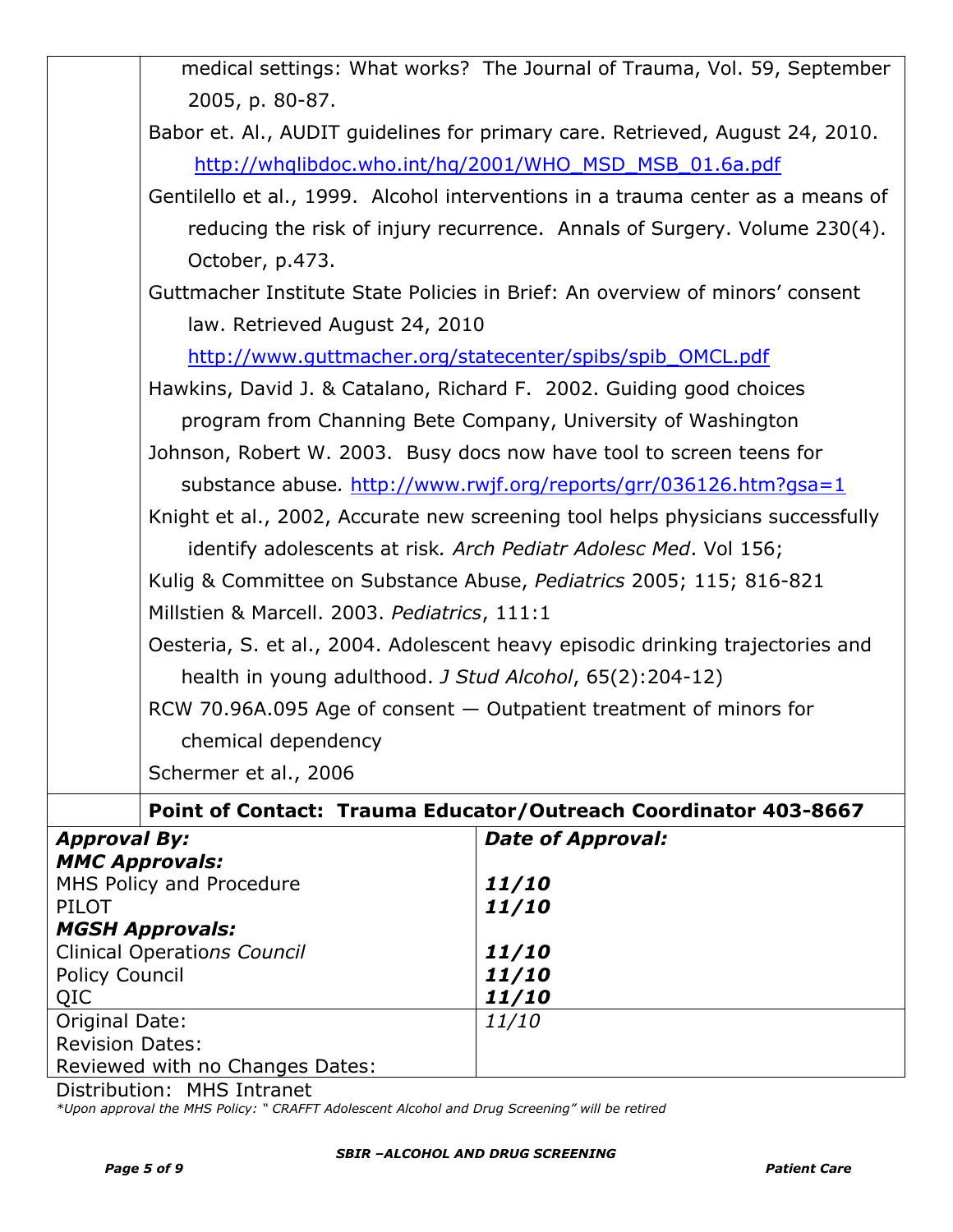**APPENDIX A:** Pediatric Special Instructions Regarding Consent and Documentation.

Consent and Documentation:

- A. MHS supports patient\family-centered care. Parental or guardian involvement in screening process will be encouraged, however:
- B. Outpatient (i.e. Emergency Department)
	- 1. Parents of adolescents 13-17 (inclusive) will NOT be notified of screening, brief interview/education, or referral to treatment unless express permission is given by adolescent (RCW 70.96A.095).
	- 2. Adolescents 13-17 (inclusive) may request NOT to have parents/guardian/family involved in SBIR (RCW 70.96A.095).
	- 3. Adolescents will be informed that:
		- a. ALL adolescents 13-17 (inclusive) who are admitted for alcohol and/or drug intoxication and have sustained an injury are routinely identified and screened.
		- b. Taking part in SBIR is voluntary.
		- c. Refusing SBIR will not interfere with the care they require.
		- d. ALL answers will remain confidential. SBIR information will be a protected part of the medical record.
			- 1. There are exceptions to confidentiality. If something the patient tells the counselor makes him/her suspect that abuse or neglect has occurred to a child or an elderly person, the counselor has to report this to Child Protective Services or Adult Protective Services. Also if the patient tells the counselor that he/she wants to hurt him/herself or others, the counselor is obligated by law to report this information to the proper authorities.
			- 2. Parents of adolescents 13-17 (inclusive) will NOT be notified of SBIR results, unless express permission is given by adolescent (RCW 70.96A.095)
- C. Inpatient (i.e. hospital admission)
	- 1. Parental acceptance of "MHS Conditions for Treatment" (form 87-5700-0) provides consent for alcohol and drug screening, brief interview/education or referral to treatment (SBIR), or hospital services rendered the patient under the general and special instructions of the physician, for adolescents 13-17 (inclusive).
	- 2. Parents may request and be given information about the SBIR results WITHOUT the adolescent's permission except when:
		- a. A physician determines and documents in the medical record that disclosure of SBIR's personal and sensitive information would be injurious to the health of the patient or could reasonably be expected to cause danger to the safety of any individual, in which case:
	- *SBIR –ALCOHOL AND DRUG SCREENING Page 6 of 9 Patient Care* 1. SBIR information will be a protected part of the hospital record.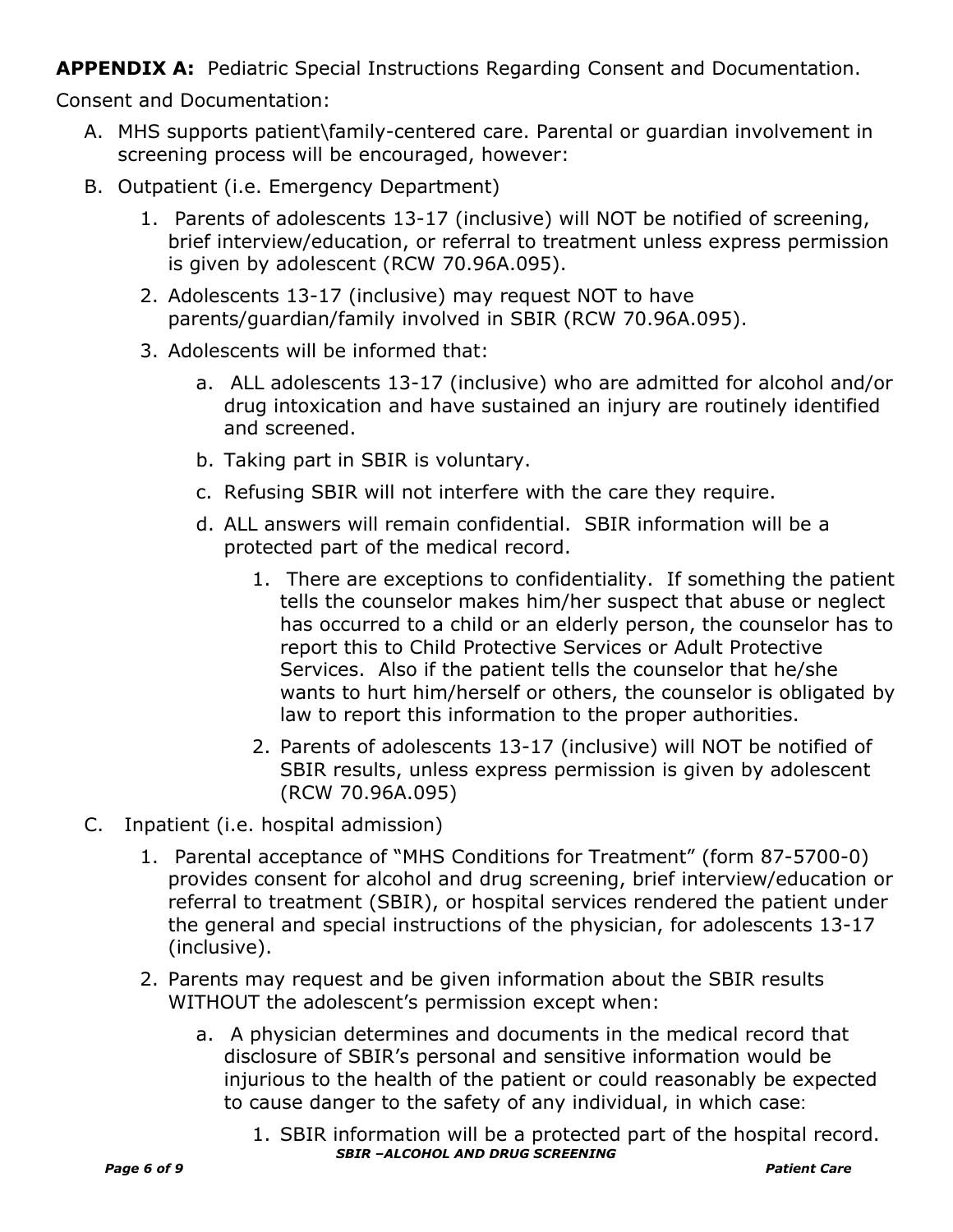- 2. SBIR information may be release to parent or guardian under special court order.
- 3. Adolescents will be informed that:
	- a. ALL adolescents 13-17 (inclusive) who are admitted for alcohol and/or drug intoxication, and have sustained an injury are routinely identified and screened.
	- b. Taking part in SBIR is voluntary.
	- c. Refusing SBIR will not interfere with the care they require.
- D. Parents and adolescents will receive information regarding family support, prevention and educational relating to Alcohol, Tobacco and Other Drug (ATOD) use/abuse among adolescents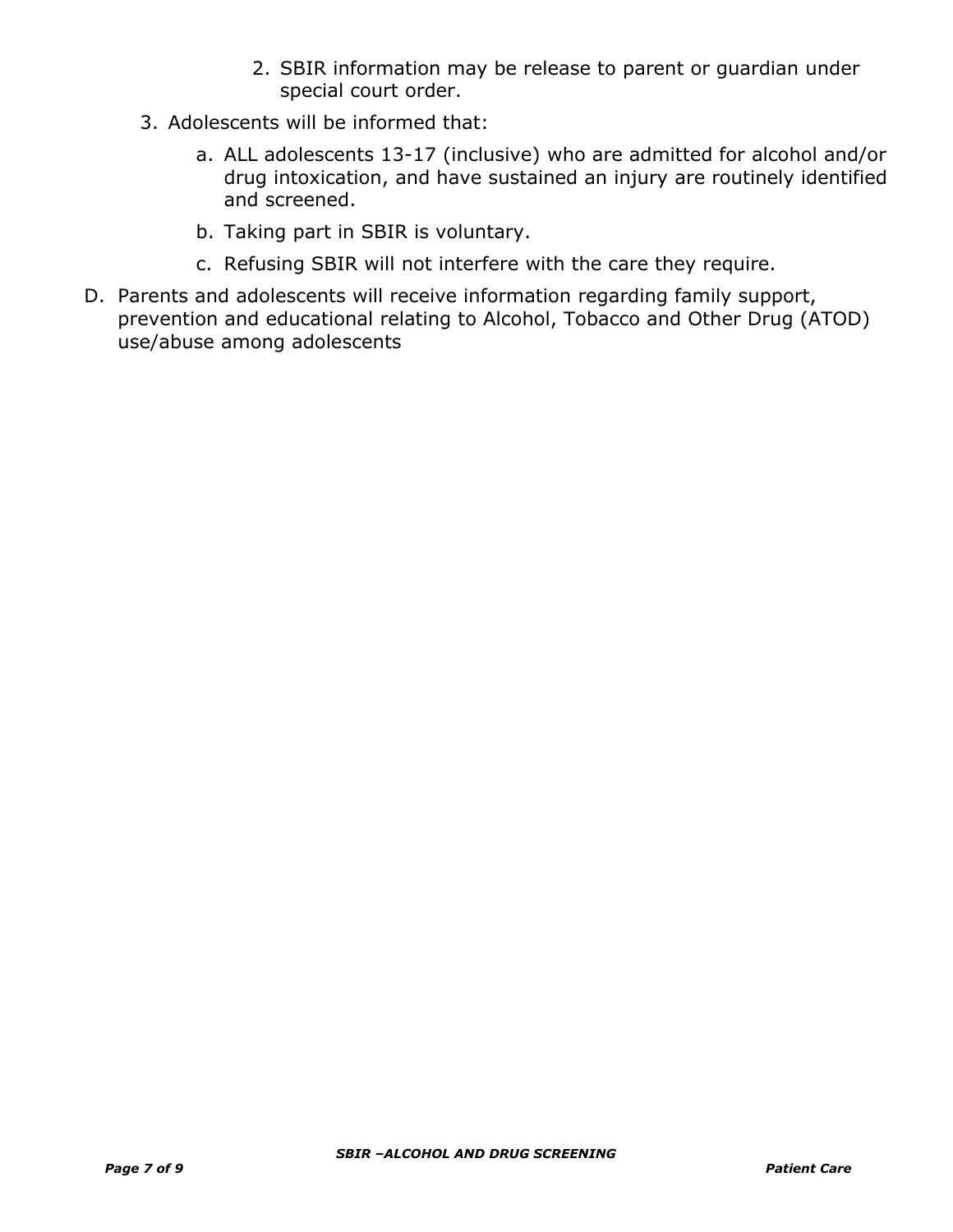### **APPENDIX B:** CRAFFT Tool

| Date of Arrival:                         |                 | Time of Arrival:        |                                                                                                                                                                                                                                                                                             | Date of Admission:     |                | Screening Tool To Help Identify Adolescents At Risk For Alcohol & Drug Disorders<br>Time of Admission: |                                                   |
|------------------------------------------|-----------------|-------------------------|---------------------------------------------------------------------------------------------------------------------------------------------------------------------------------------------------------------------------------------------------------------------------------------------|------------------------|----------------|--------------------------------------------------------------------------------------------------------|---------------------------------------------------|
|                                          |                 |                         |                                                                                                                                                                                                                                                                                             |                        |                |                                                                                                        |                                                   |
| $\Box$ ATV                               | □ Animal        |                         | □ Assault                                                                                                                                                                                                                                                                                   | $\square$ Bicycle      | $\Box$ Burn    |                                                                                                        | □ Electrical                                      |
| □ Fall                                   | $\Box$ GSW      |                         | $\square$ MCC                                                                                                                                                                                                                                                                               | $\square$ MVC          | $\Box$ Machine |                                                                                                        | $\Box$ Pedestrian                                 |
| □ Skate                                  | $\square$ Sport |                         | □ Stab Wound                                                                                                                                                                                                                                                                                | □ Other:               | Other:         |                                                                                                        | □ Other:                                          |
| drinking. This will only take a minute." |                 |                         | "One of the things we do with all injured patients is to ask them a few questions about their drinking. The reason we are doing this is to<br>provide better services and to help patients reduce their risk of future injury. I'd like to ask you a few questions to learn more about your |                        |                |                                                                                                        |                                                   |
| <b>First Criteria</b>                    |                 |                         | □ Positive Blood Alcohol Concentration                                                                                                                                                                                                                                                      |                        |                |                                                                                                        |                                                   |
| <b>Second Criteria</b>                   |                 | □ Self Report           |                                                                                                                                                                                                                                                                                             |                        |                |                                                                                                        |                                                   |
|                                          |                 |                         | Were you drinking at any time during the 6 hours before your injury?                                                                                                                                                                                                                        | <b>□Yes □No</b>        |                |                                                                                                        |                                                   |
| <b>Third Criteria</b>                    |                 | □ CRAFFT greater than 2 |                                                                                                                                                                                                                                                                                             |                        |                |                                                                                                        |                                                   |
|                                          |                 |                         | My next questions are about your use of alcohol in the last year. When I ask you about alcohol I mean a 12 ounce glass, bottle or can of<br>beer, a 5 ounce glass of wine, a 1 1/2 ounce shot of hard liquor such as vodka, whiskey or gin or one mixed drink.                              |                        |                |                                                                                                        |                                                   |
| C<br>drugs?                              |                 |                         | Have you ever ridden in a CAR driven by someone (including yourself) who was high or had been using alcohol or                                                                                                                                                                              |                        |                |                                                                                                        |                                                   |
| $\Box$ Yes = 1                           | $\Box$ No = 0   |                         |                                                                                                                                                                                                                                                                                             |                        |                |                                                                                                        |                                                   |
| R                                        |                 |                         | Do you ever use alcohol or drugs to RELAX, feel better about yourself, or fit in?                                                                                                                                                                                                           |                        |                |                                                                                                        |                                                   |
| $\Box$ Yes = 1                           | $\Box$ No = 0   |                         | Comment: <u>with the comments of the comments of the comments of the comments of the comments of the comments of the comments of the comments of the comments of the comments of the comments of the comments of the comments of</u>                                                        |                        |                |                                                                                                        |                                                   |
| Δ                                        |                 |                         | Do you ever use alcohol/drugs while you are by yourself, ALONE?                                                                                                                                                                                                                             |                        |                |                                                                                                        |                                                   |
| $\Box$ Yes = 1                           | $\Box$ No = 0   |                         |                                                                                                                                                                                                                                                                                             |                        |                |                                                                                                        |                                                   |
| F                                        |                 |                         | Do you ever FORGET things you did while using alcohol or drugs?                                                                                                                                                                                                                             |                        |                |                                                                                                        |                                                   |
| $\Box$ Yes = 1                           | $\Box$ No = 0   |                         | Comment: the comment of the comment of the comment of the comment of the comment of the comment of the comment of the comment of the comment of the comment of the comment of the comment of the comment of the comment of the                                                              |                        |                |                                                                                                        |                                                   |
| F                                        |                 |                         | Does your family or FRIENDS ever tell you that you should cut down on your drinking or drug use?                                                                                                                                                                                            |                        |                |                                                                                                        |                                                   |
| $\Box$ Yes = 1                           | $\Box$ No = 0   |                         |                                                                                                                                                                                                                                                                                             |                        |                |                                                                                                        |                                                   |
|                                          |                 |                         | Have you gotten into TROUBLE while you were using alcohol or drugs?                                                                                                                                                                                                                         |                        |                |                                                                                                        |                                                   |
| $\Box$ Yes = 1                           | $\Box$ No = 0   |                         |                                                                                                                                                                                                                                                                                             |                        |                |                                                                                                        |                                                   |
| CRAFFT SCORE =________                   |                 |                         |                                                                                                                                                                                                                                                                                             |                        |                |                                                                                                        |                                                   |
|                                          |                 |                         |                                                                                                                                                                                                                                                                                             | <b>Clinician Notes</b> |                |                                                                                                        |                                                   |
|                                          |                 |                         |                                                                                                                                                                                                                                                                                             |                        |                |                                                                                                        |                                                   |
|                                          |                 |                         |                                                                                                                                                                                                                                                                                             |                        |                |                                                                                                        |                                                   |
| Patient Identification                   |                 |                         |                                                                                                                                                                                                                                                                                             |                        |                |                                                                                                        | <b>CRAFFT ADOLESCENT</b><br><b>SCREENING TOOL</b> |
|                                          |                 |                         |                                                                                                                                                                                                                                                                                             |                        |                |                                                                                                        | MultiCare<br>Health System                        |
|                                          |                 |                         |                                                                                                                                                                                                                                                                                             |                        |                |                                                                                                        | 88-2598-2 (6/07)                                  |

88-2598-2 (6/07)